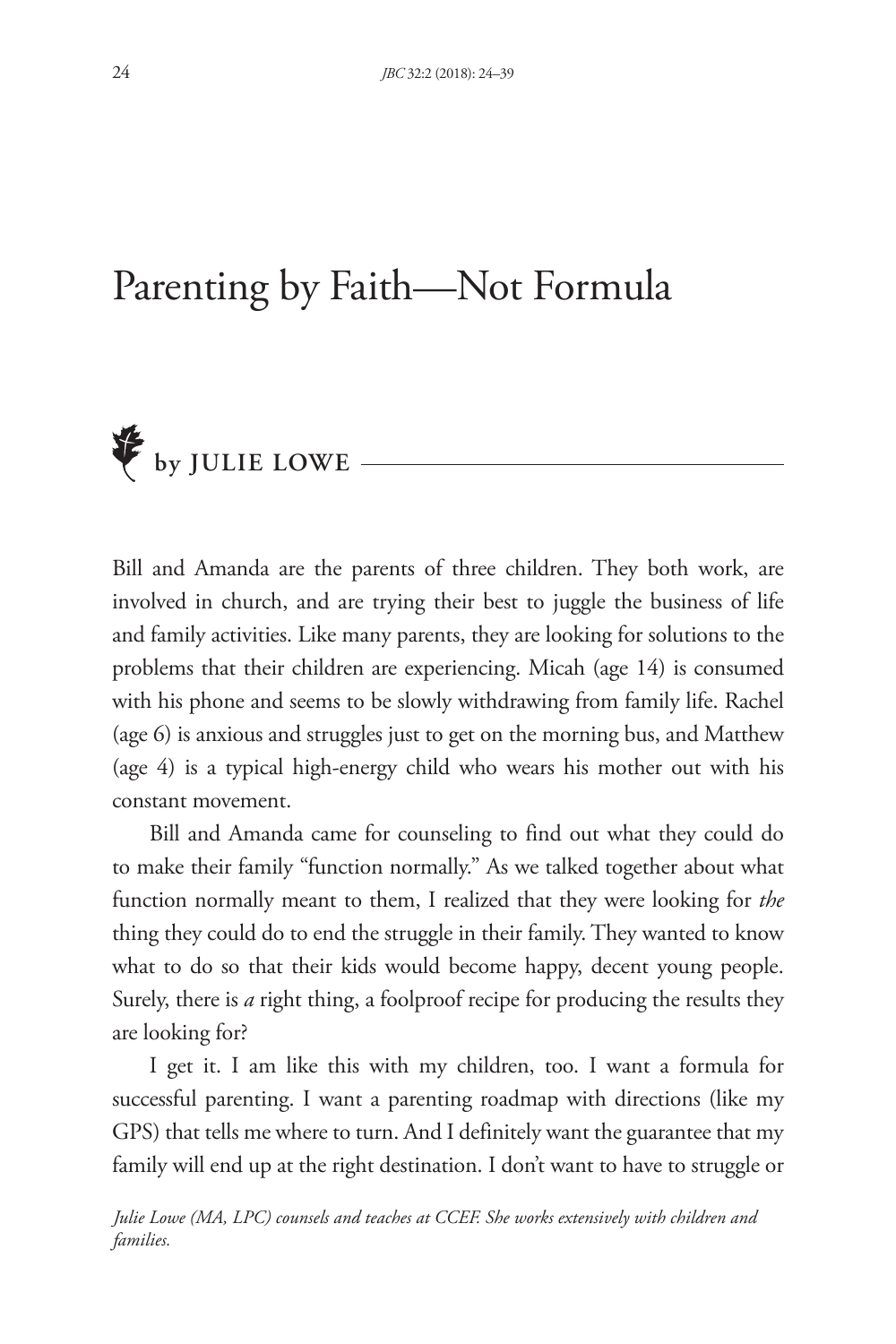wonder; just tell me the next step and I will take it.

In my search, I, like many others, have read my share of the countless books written on Christian parenting that tell me what steps to take. But I often struggle to apply what I have read to my own family. I notice in myself, and in the parents I counsel, the tendency to take what we read or hear and try to squeeze our families into a one-size-fits-all approach to our children: Do these specific things and your family will function well. But all too often, we feel defeated, frustrated, and stuck when it seems that we've followed the rules, and yet our children still struggle, appear unresponsive, or have challenging behaviors.

When this happens, we can feel abandoned by God, discouraged, and frustrated. From there, it's easy to simply revert to our own ways, the ones that seem right and natural to us. We move toward a parental pragmatism that justifies our bad reactions, our passivity, and a paralyzing defeatism. What we fail to see during these times is that we have *not* been abandoned by God as we have attempted to parent. The reality is that biblical truth and biblical principles are *always* at work and *always* offer hope and help. They remain true and effective even when it appears that our children are not responsive.

And yet we do flounder. The place where I see myself and others struggle the most is in our application of biblical principles. We want someone to give us ten steps to apply the Bible to our family life and we want it to work NOW! But that is not how it works. Applying biblical principles and truth to your family (and mine) takes time and requires biblical wisdom. The wisdom that comes from God to us is gentle, peaceable, full of mercy, and good fruit. From that wisdom we are promised a harvest of righteousness that brings peace (James 3:17–18). But it doesn't come through a formula and it has no timetable.

The goal, then, is not to keep looking for *the* formula but to pursue biblical wisdom that comes from knowing and loving God. The aim is to turn to him and depend on him for what we lack. God promises to give wisdom to those who seek it (James 1:5), and what he gives is tailor-made for our children and for us. It's a practical expression of what it means to love God and love others. The thing to remember is that, while the biblical principles remain universal and unchanging, the way they are *applied* in specific ways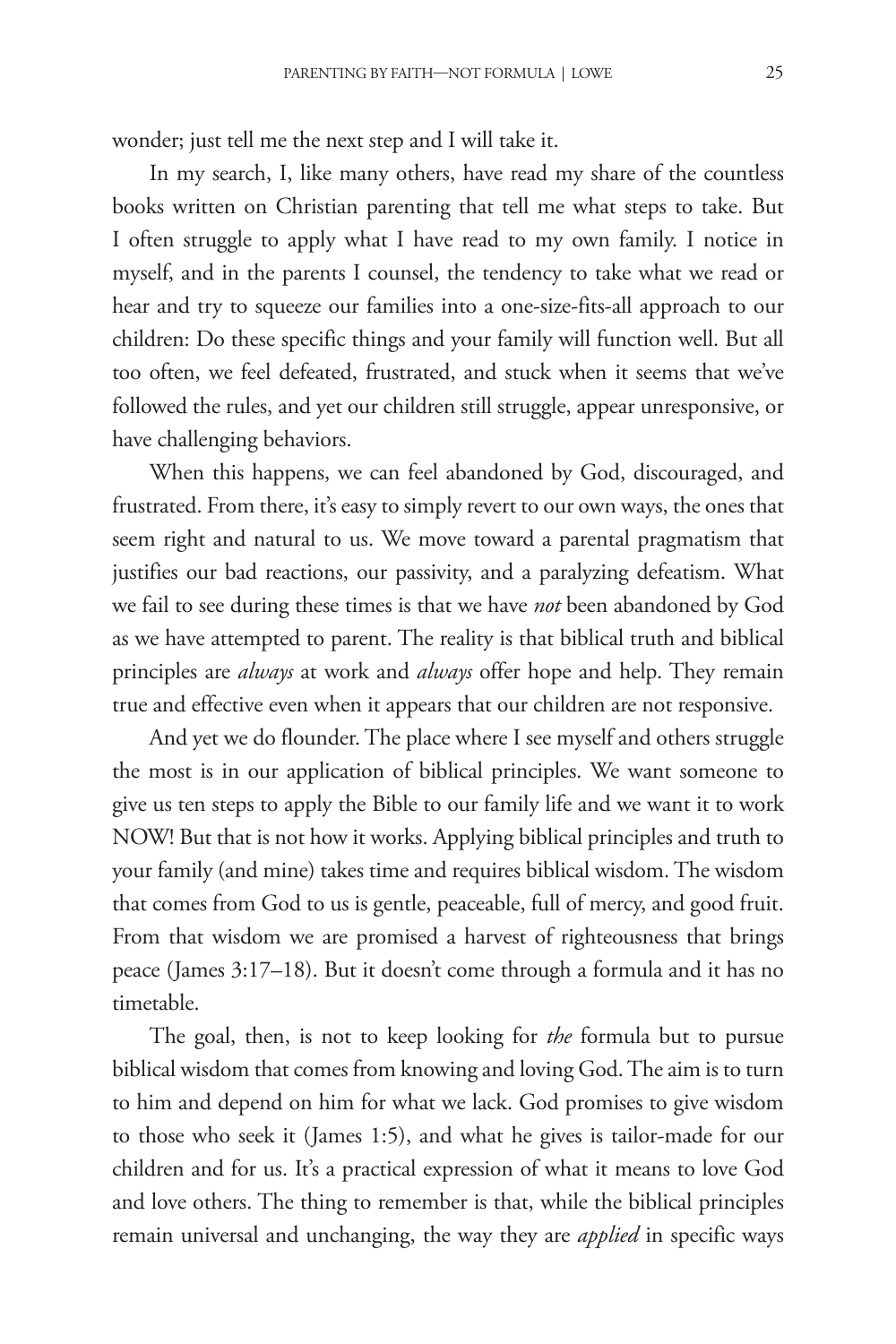is unique to each family's personalities, gifts, difficulties, and circumstances. God gives much more liberty in how we live out godly principles in family life than we often give ourselves. And God does not give guaranteed outcomes. He wants us to always need him, to always seek help.

One of the common stumbling blocks to seeking biblical wisdom for our parenting is trying to fit our family into a pre-conceived "ideal" family mold.

The purpose of this article<sup>1</sup> is to explore what Scripture teaches about parenting and the freedom it brings to family life. We will begin by discussing how the myths we believe about what our families are supposed to look like send us in the wrong direction.

#### **Your Picture of the "Ideal" Family**

One of the common stumbling blocks to seeking biblical wisdom for our parenting is trying to fit our family into a pre-conceived "ideal" family mold. Perhaps you have a picture of that ideal family in your mind right now. Most of us do. Maybe the children are always respectful, the parents are always calm, and family devotions are deep and engaging. When you compare your family to that ideal, it's easy to feel defeated. Or perhaps your ideal family is more about accomplishments. The children are on the honor roll, they excel at sports, and have lots of friends. We are all good at finding families that seem to have it more together than we do.

But consider this: Is it possible that your picture of the ideal family is keeping you from understanding and loving your *actual* family? Does your image of the ideal family hinder you to live out the two great commandments to love God and others?

When we want our families to fit a preconceived mold, it's a small step

The themes in this article will be further developed in my forthcoming book from New Growth Press: *Child Proof: Parenting by Faith, Not Formula*.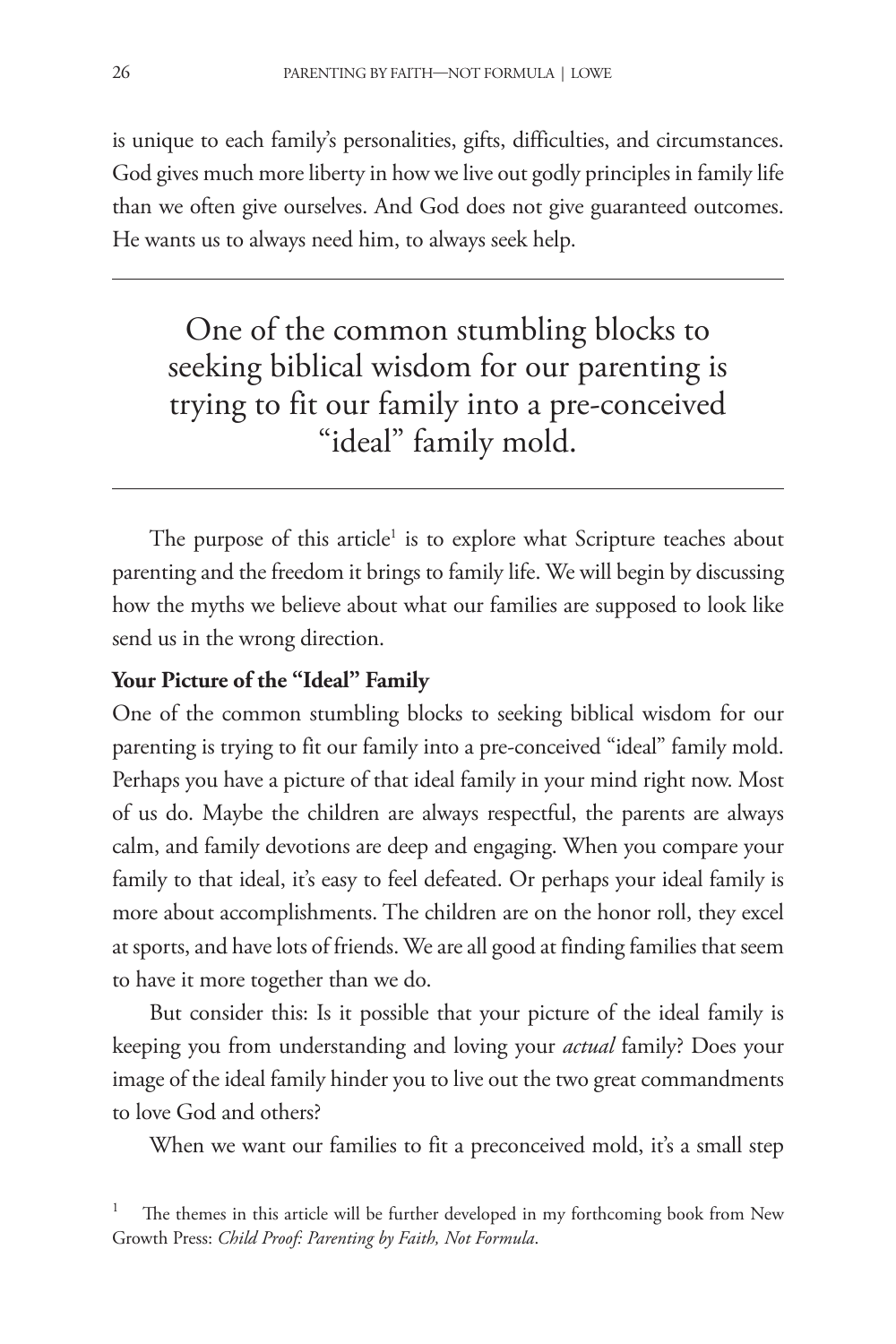to begin looking for a parenting formula that will help us achieve that ideal. There always seems to be a new recipe for parenting success that guarantees that, if you follow it correctly, the result will be well-behaved, God-fearing young men and women. But for the most part, these formulas do not produce results because they have taken some ideas, maybe even good ideas, and made them paramount. They may help a small group of families, but for the most part they set up rules that do little more than frustrate and discourage the rest. Let me give you an example.

Years ago, there was a popular theory that parents should set strict schedules of eating and napping even for very young children. The promised result was well-rounded, well-behaved children—an ideal family! But the best it could offer was highly-structured homes. It was simply assumed that this structure was universally beneficial and the only correct way to parent.

As a result, many families tried to follow a formula that wasn't helpful for them. The idea wasn't completely bad; it was, in fact, beneficial to some families. The problem was that it was held up by those who liked it as "the only right way" to parent. It appeared to be godly because it established parental leadership in the home and avoided what many saw as child-dominated families. In many circles it was viewed as the model for all Christian parenting, and all families were held to that standard.

But many parents felt like failures when this structure did not work for them. Others felt frustrated because it forced them to parent outside their natural strengths and gifting, or it forced children who were wired differently into a mold that did not fit them. It did not make them calmer and better behaved; rather, it kept them from thriving according to the way they were individually created.

That's what happens when we are looking to get a particular result. We fall victim to parenting formulas that take something that is not an essential and make it a parenting imperative. Failure is sure to follow for many.

#### **Beyond Parenting Formulas**

Part of biblical wisdom then is to realize that there is no ideal family and that you are instead called to embrace the diversity of your family's life.

Let's say that you are a parent who comes to life after nine p.m. You work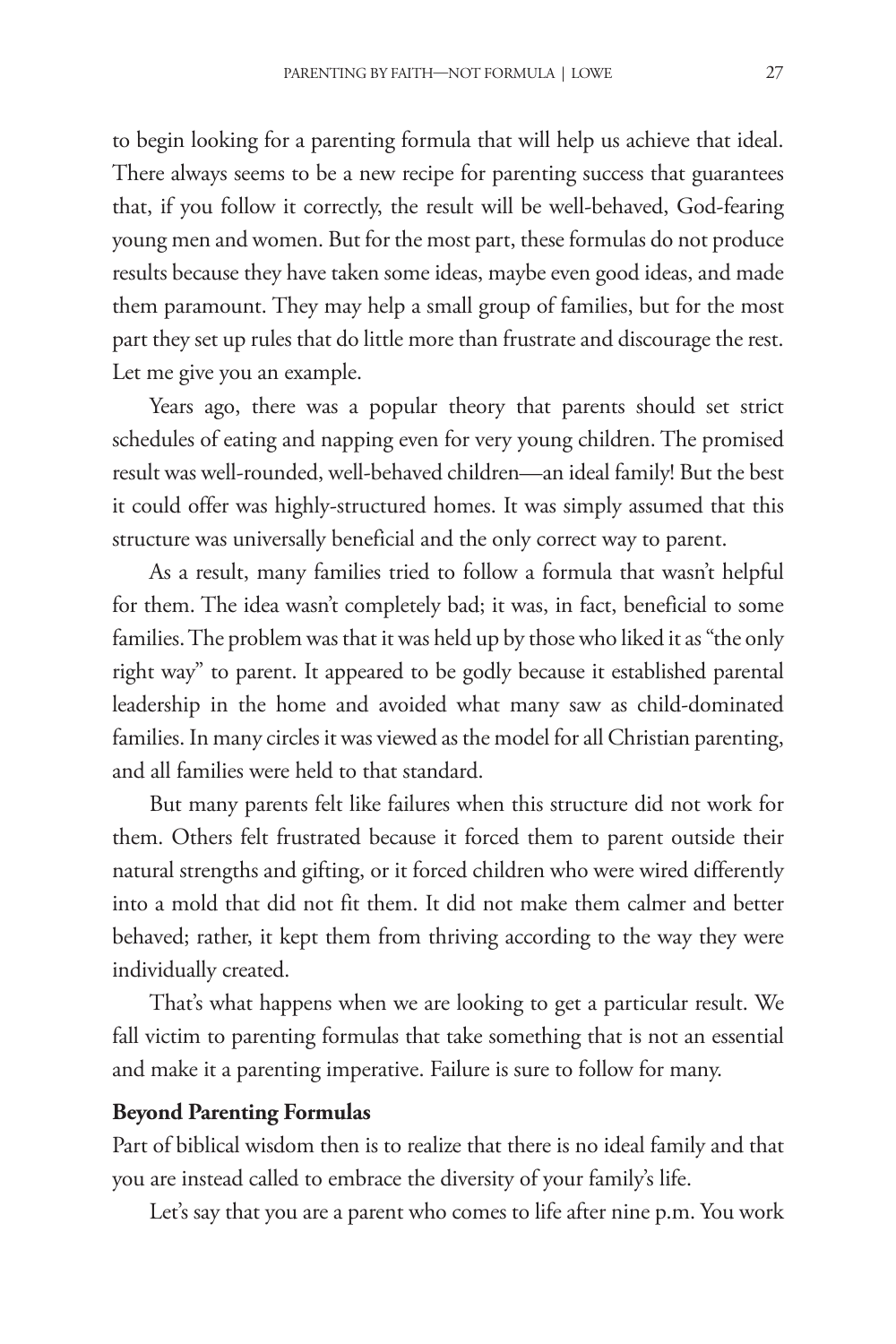more effectively at that hour. You accomplish more around the house, and you and your spouse have more meaningful conversations with your children, who are also wired to enjoy late nights. Family life comes alive in the evening, and the house does not wake up until late morning (at least on weekends!). Contrast that with a family full of morning people, who cheerfully rise at the crack of dawn and go to bed by eight o'clock. Is one family more spiritually mature and godly because of their schedule? Or are they just different? They are simply different. Wisdom and maturity are revealed in the way parents live their lives before the Lord and with their families—not in what time everyone goes to bed. Biblical wisdom equips you to create a home that is attentive to the individual people God has placed within it, so that you can raise your children to follow the Lord, and you can all live together in a Christ-centered way.

Clinging to a certain formula and expectation for family life can get in the way of truly loving the family you have been given. Consider how formulas might impact people whose life circumstances make it impossible for them to conform to a particular ideal. What do you tell the widow or single parent who must fill the roles of both mom and dad? Does that mean that a godly home life is not possible for you? What if you value home-schooling but your child has a disability and would do better with a public school special education teacher? Will you insist on home-schooling because of your ideal? Will you consider other options? What is the loving decision in such a situation? What about a family where the father stays home or works part-time while the mother has a full-time career? How does a family structure home life to accommodate a child with significant medical needs who requires a great deal of time and attention.? Consider the single adults who feel called to adopt or foster children: Are they outside God's best? Will their ability to form a biblical, loving environment always be inferior?

As many of these examples demonstrate, you cannot come up with a simple, standard formula to fit every situation. One size *cannot* fit all, nor should it. These scenarios force us to evaluate our biases about what we believe makes an ideal family. Do I assume that a certain family structure or family size makes for a good home? Do I think a particular procedure, disciplinary method, or daily routine will automatically produce a good family?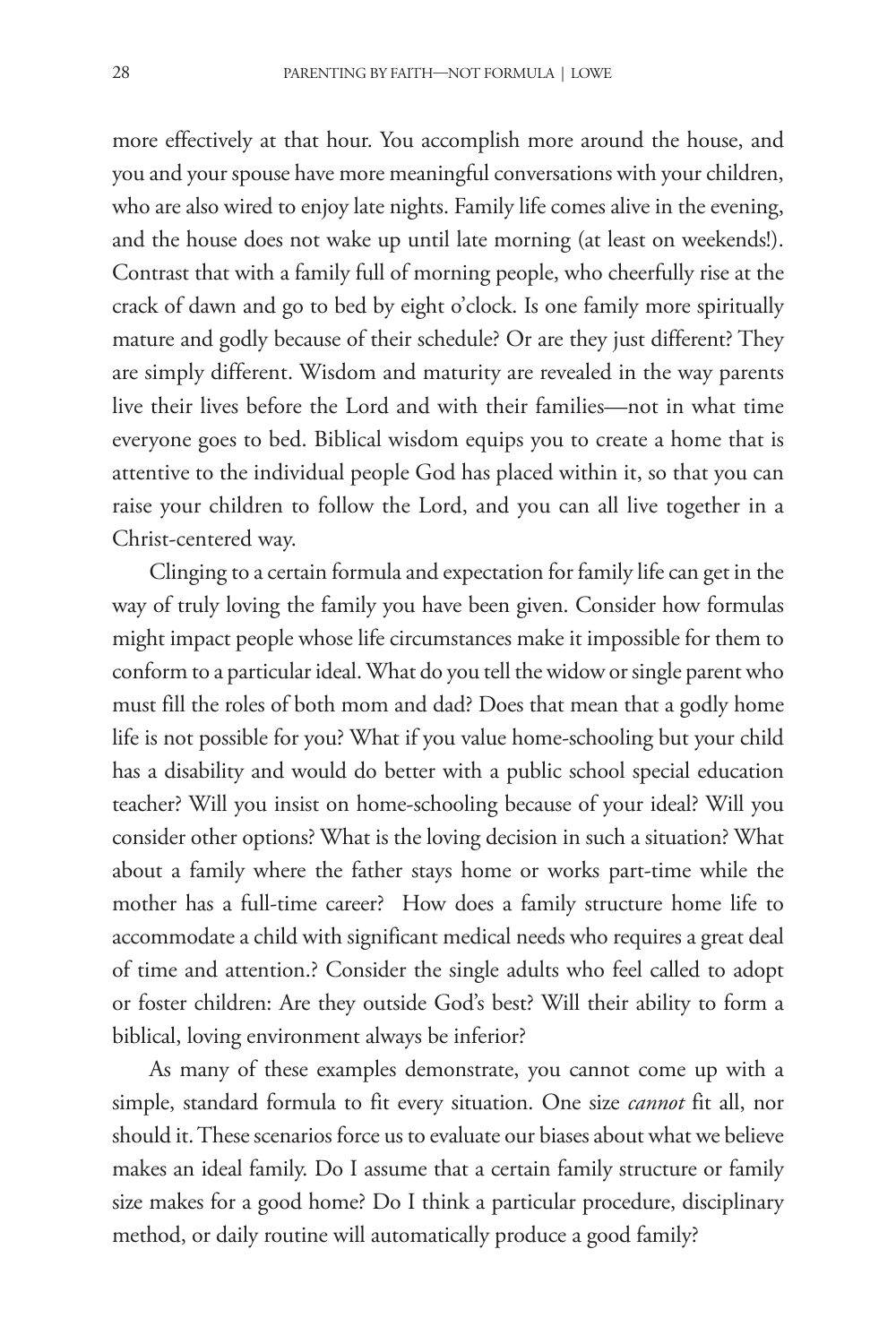We, as parents, do not need a parenting recipe. God offers something much better—more challenging—but much better. Instead of providing a formula, God offers freedom to know your family and biblical wisdom that leads to a pathway forward. He calls parents to come to him and think biblically, wisely, and carefully about what love looks like in their unique family. This calling requires an absolute dependence on godly wisdom, on spiritual discernment regarding our families, and on personal holiness to be what our families need us to be. The goal is a home centered on Jesus Christ.

# God calls parents to come to him and think biblically, wisely, and carefully about what love looks like in their unique family.

This is not a formula we submit to, but neither is it a license to do whatever seems right in our own eyes. Far from it! Rather, it means a commitment to understanding Scripture's principles of godly relationships. It means the call and responsibility to lead a home in faith working through love.

#### **God as Our Model and Source of Wisdom**

Biblical wisdom for parenting is built upon God's character and his relationship with us. We see this displayed in Christ. As we grow in our understanding of the Father and the Son, our parenting will reflect their love and wisdom.

God the Father as our model. How do we know how to raise and love our children well? We look to the one who is our Father. "See what kind of love the Father has given to us, that we should be called children of God; and so we are" (1 John 3:1).

God describes himself as a father and us as his children. He models how we are to live in relationships in our families. God is compassionate, gracious, steadfast in love, and slow to anger. This is how he describes himself:

> The LORD passed before him and proclaimed, "The LORD, the Lord, a God merciful and gracious, slow to anger, and abounding in steadfast love and faithfulness, keeping steadfast love for thousands, forgiving iniquity and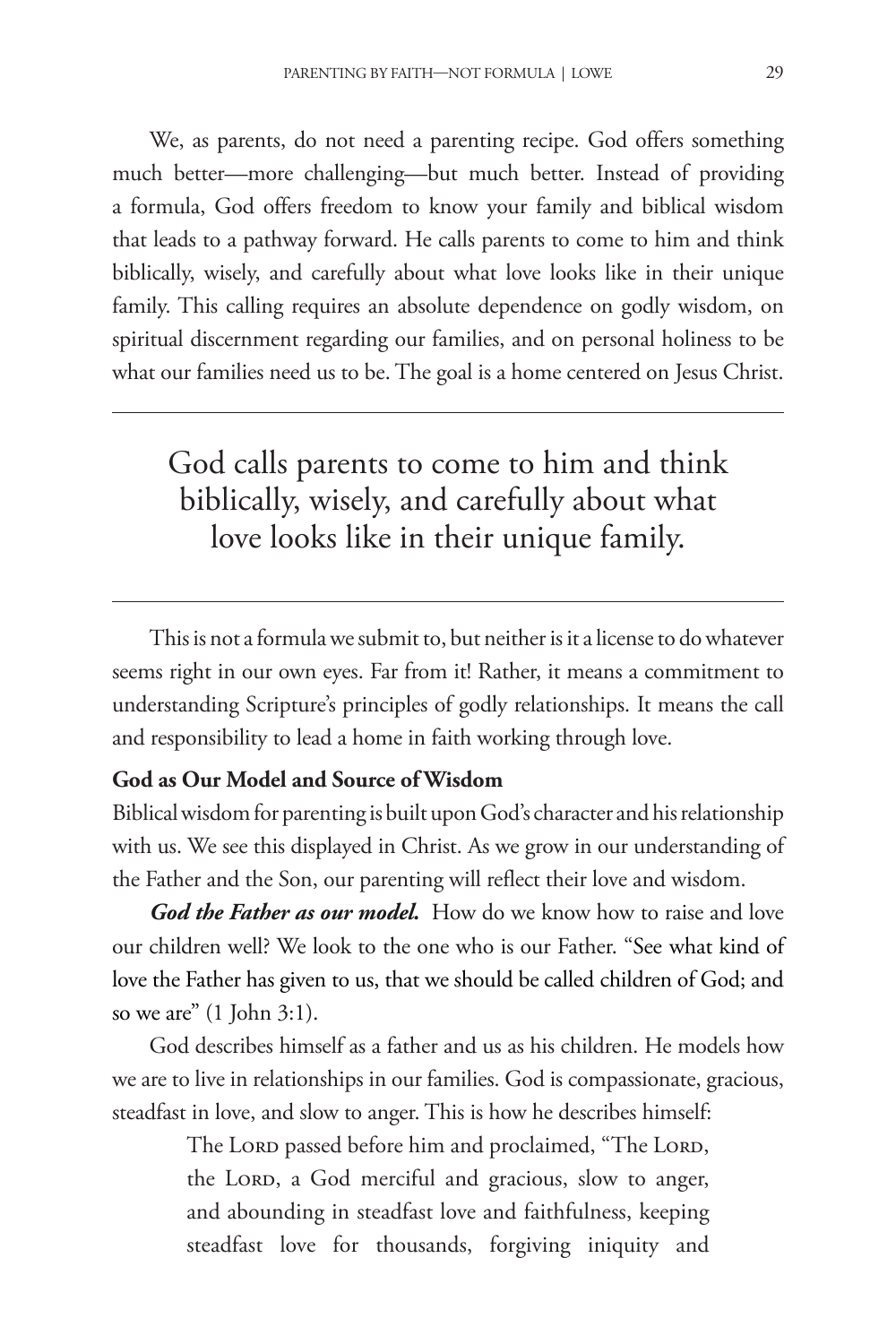transgression and sin, but who will by no means clear the guilty, visiting the iniquity of the fathers on the children and the children's children to the third and the fourth generation.  $(Ex\,34:6-7)$ 

God is faithful to his children. His steadfast love toward us is long-suffering and persevering. He unfalteringly commits to our good, despite our sins. Even in the midst of great grief and tragedy brought on by Israel's bad behavior, God demonstrates how his steadfast love never ceases; his mercies never come to an end. They are new every morning. Great is his faithfulness (Lam 3:22–23).

> What a wonderful goal—to grow as parents who love our children the way our heavenly Father loves us! Instead of a formula, that is a calling.

God expresses his love, too, when people are suffering. Job's words testify to God's specific, fatherly care for him as he endured tragedies: "You have granted me life and steadfast love, and your care has preserved my spirit" (Job 10:12). We can believe that in the midst of our hardest moments, God is intimately aware and present. No matter the circumstances or the sufferings that befall you, God can be trusted. He is for you, looking out for your interests and directing your steps. Your confidence is in his character. He is a loving Father.

Envision your children having that kind of confidence in you, in your steadfast love toward them, in your utter commitment to their good. What a wonderful goal—to grow as parents who love our children the way our heavenly Father loves us! Instead of a formula, that is a calling. That is our calling as parents.

*God's personal love***.** Our heavenly Father's love is faithful, persevering, steadfast—and it is also personal. He does not treat us all the same. He meets us individually. He understands our hearts and motives. He convicts, encourages, and shepherds us according to our needs.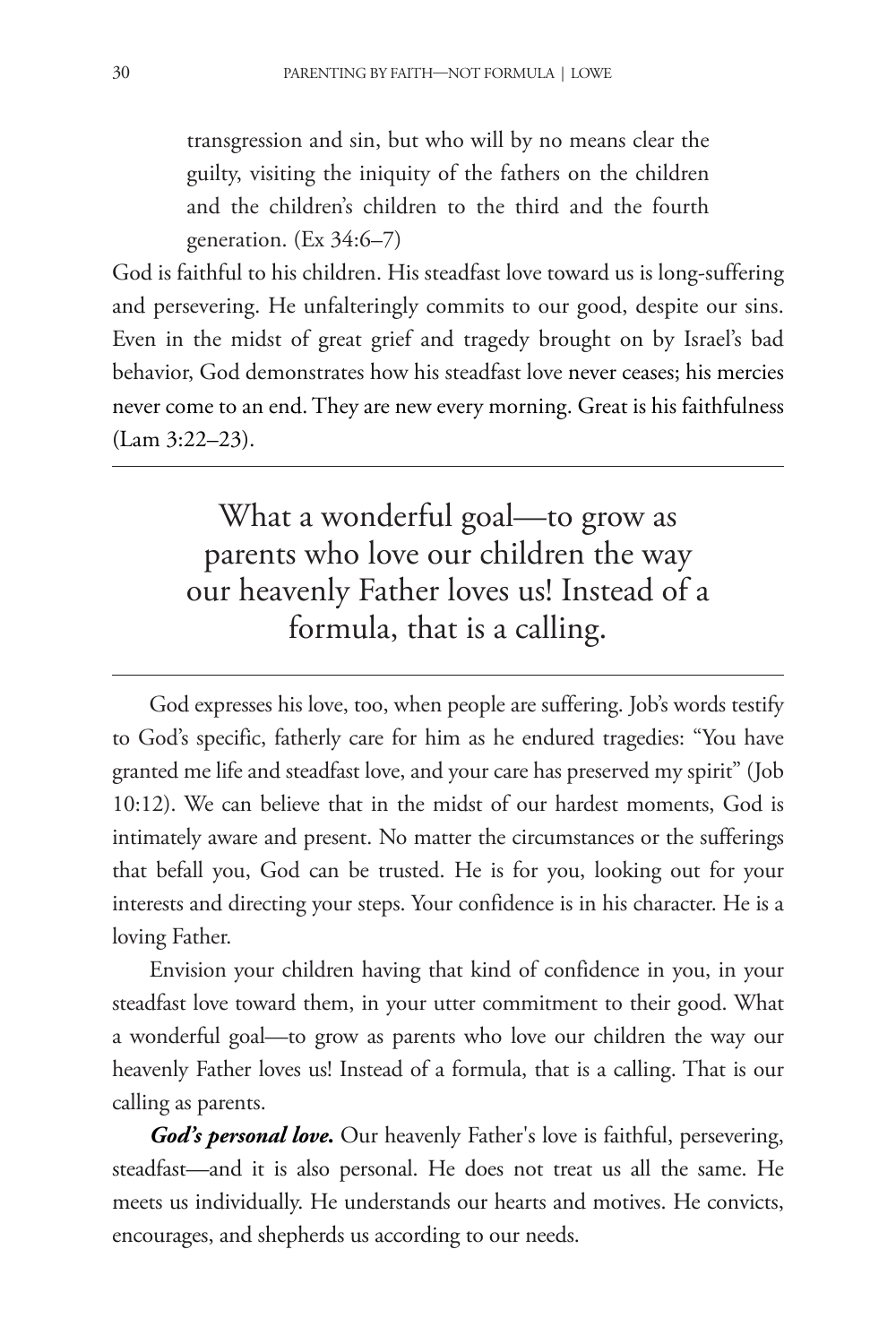Several years ago, I saw this play out after our family experienced a house fire. It destroyed our home, everything we owned, and took the lives of all our pets. We each experienced the grief and loss in different ways. One of our children became withdrawn. Another was outwardly angry; another wanted to talk about it all the time. I was deeply impacted in a multitude of ways while also trying to shepherd our children through the loss. We were cared for and blessed immensely by our church, work, friends, and community. In numerous ways, these things were evidence of God's care and kindness toward us through others. Then there were more personal moments when God met me during times when I was alone, hurting, and questioning. God would bring verses to mind, songs on the radio, people who would call, write notes, and say just what the Lord knew I needed to hear. What ministered to my husband, Greg, was different but equally meaningful.

Just as God met each of us personally, as parents Greg and I also needed to meet each of our children personally. We sought to address each of our kids' suffering individually. One needed to be drawn out, cry, and know it was okay, that God cared about her suffering. Another talked about his fears and concerns that a fire might happen again. Another needed help to process his anger at God for allowing the fire to happen. There was no one-size-helps-all approach. God's Word, his character, and his truth did not change, but how we contextualized them to each child's suffering varied. Greg and I had to discern what each child was struggling with so we could then speak specific and timely truth, comfort, and hope. We needed to model God's care to them in the midst of their personal grief.

We see God's individual care for his people throughout the Bible. He cares for Abraham and Sarah by providing them with a son in their old age, and by speaking into their individual doubt or confusion. He provides just the right bride for Isaac. And despite his lies and deceit, Jacob is still under God's specific care as God gives him a vision of heaven and wrestles him to the ground. In 1 Kings 19, God models this in the way he comes to Elijah. Elijah is running for his life. He is fearful and tired. God provides food and water for him, and then addresses him personally. He knows what Elijah needs, and meets him there. God spoke into David's sin very powerfully and personally through a story and the prophet Nathan. God sent particular prophets to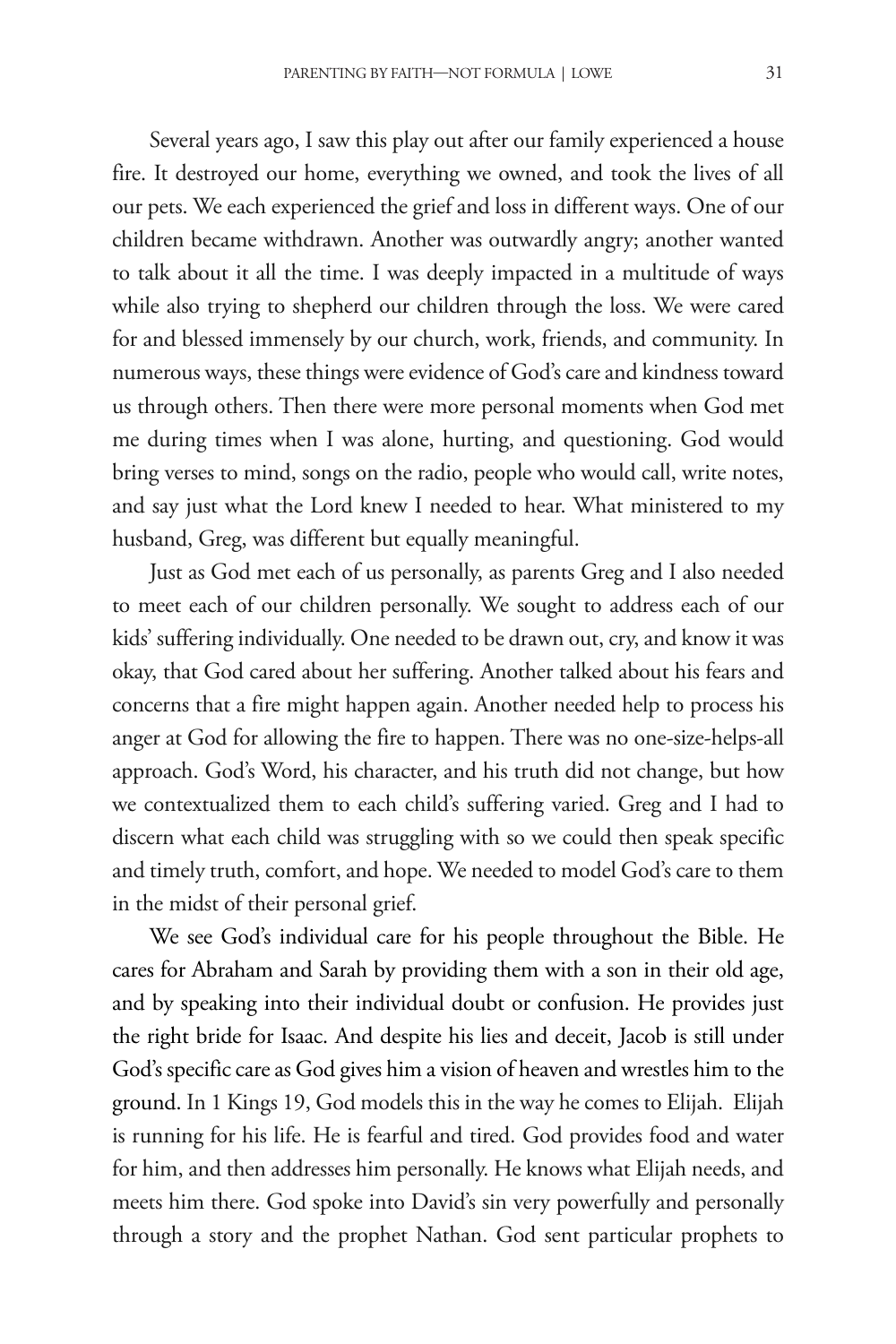particular nations and cities to deliver personalized messages they needed to hear. There are many more examples—and the greatest and brightest testament of God's love for us is his Son.

*Christ embodies God's personal love***.** Jesus is the living example of God's steadfast love toward us. God the Father sent his only Son to live among us and die for us. He is the ultimate expression of God's fatherly care. In Jesus, we see God's commitment to rescue us at great personal sacrifice. No greater love exists.

During his life on earth, Jesus modeled specific care as he personally interacted with those he encountered. He knew the woman at the well intimately and gave her grace, despite her many sins. He sought out Zacchaeus, a tax collector, for fellowship. He rebuked the Pharisees and Sadducees and called them a brood of vipers. He knew each disciple individually; in fact, Jesus often demonstrated that he knew them so well that he put words to what they were thinking! And then he spoke into their doubt, unbelief, fear, and devotion.

Jesus' life was the love of God in action.

*Wisdom found in Christ***.** Wisdom is incarnated in a person, Christ (1 Cor 1:30–31). He is God's wisdom to us, and he lives out God's wisdom perfectly for us. He is the image of God and demonstrates to us how to be an image-bearer living in dependence on the Father. Christ lives out the life we are called to live and he calls us to follow him.

When we live independently from God, we become foolish. Adam and Eve sought to know wisdom apart from what God had given them. They heard from God himself, yet they were enticed and corrupted by what they wanted to hear. When we establish homes based on worldly wisdom, both our big goals (well-educated children, successful lives) and small ones (peace for an evening or children who will do their homework) are often unwise. We are always called to re-orient our homes away from a worldly perspective toward homes dependent on God's guidance. Biblical wisdom comes from living under God's truth and revelation, Christ's model to us, and the Spirit's guidance and help.

This means that my ultimate goal is not even the good desires I have for our family, things like peace and quiet and obedient, moral children. My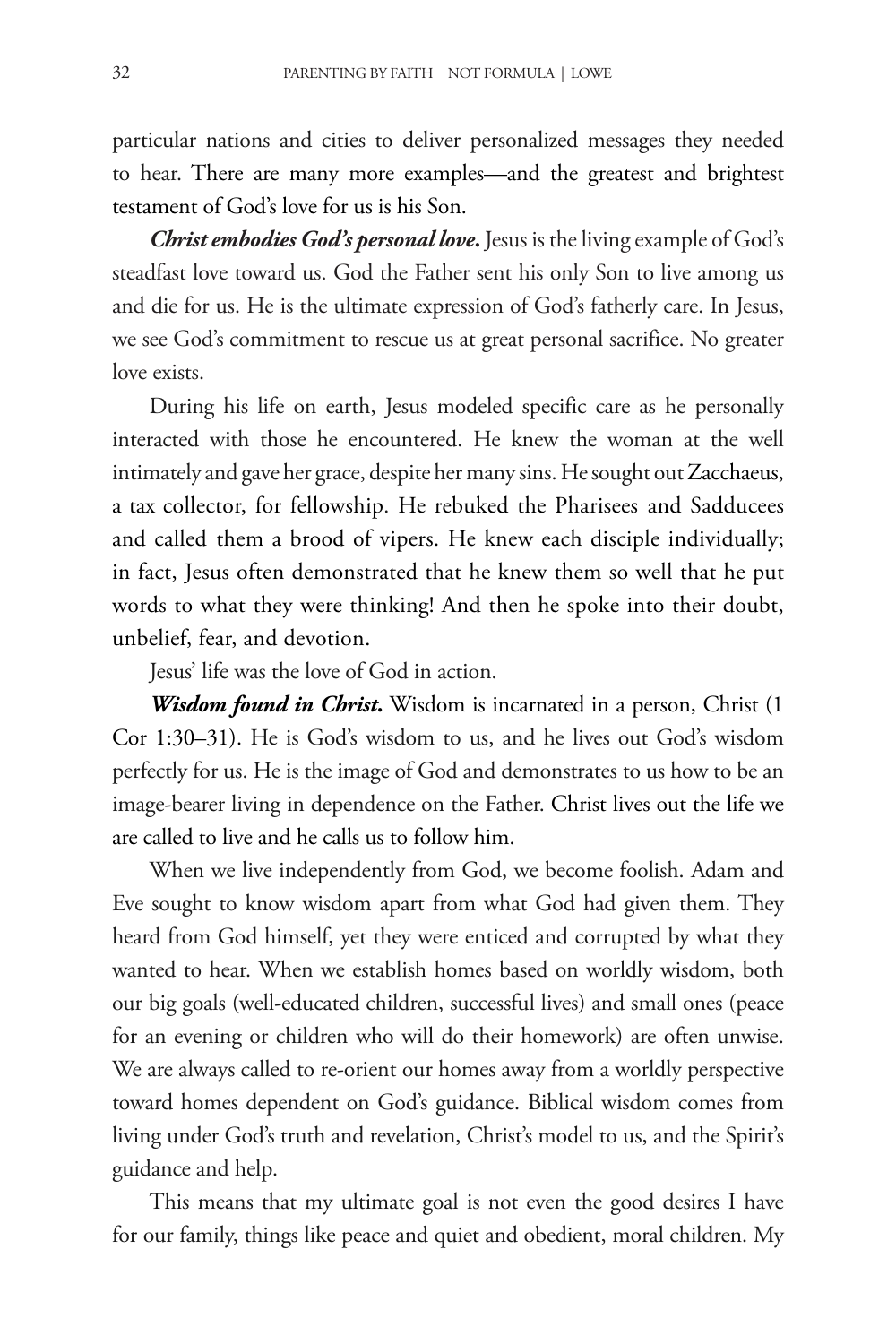ultimate desire is to be a parent whose life rests on what has been graciously given to me by the Father, modeled to me in Christ Jesus, and supplied to me by his Spirit.

#### **The Waterfall Effect**

As God lavishes his love on us, it flows through us to others. Think of this as the waterfall effect. God loves, forgives, gives grace, instructs, encourages, admonishes, and disciplines you according to the need of the moment. You love, forgive, give grace, and so forth to your children as an overflow of the grace that God supplies. And our heavenly Father does not respond to us with a cookie-cutter format. He knows you personally, and he speaks intimately and specifically to you, according to your need. We can do the same with his help.

My ultimate desire is to be a parent whose life rests on what has been graciously given to me by the Father, modeled to me in Christ Jesus, and supplied to me by his Spirit.

As we learn more about God's love for us and live in his love, the waterfall of that love enables us to base our family relationships on the way God relates to us and cares for us. Instead of parenting "how to's" and formulas, we rely on who God is in relationship to us. We ask him for wisdom on how to reflect his love in our family. I can comfort my children in their struggles because of the comfort I have been given (2 Cor 1:4). I can forgive and bear with my children, just as Christ has forgiven me (Col 3:13). I discipline my children because my Creator lovingly, caringly disciplines me (Prov 3:12). I choose to love sacrificially because it was first done for me and I choose to be a fragrant offering in my home (Eph 5:2). All that we do is shaped by a commitment to mutual edification, sacrifice, building one another up, and offering grace in the midst of weakness. Every parenting choice is marked by the character qualities of a personal God who demonstrates intimate knowledge of us and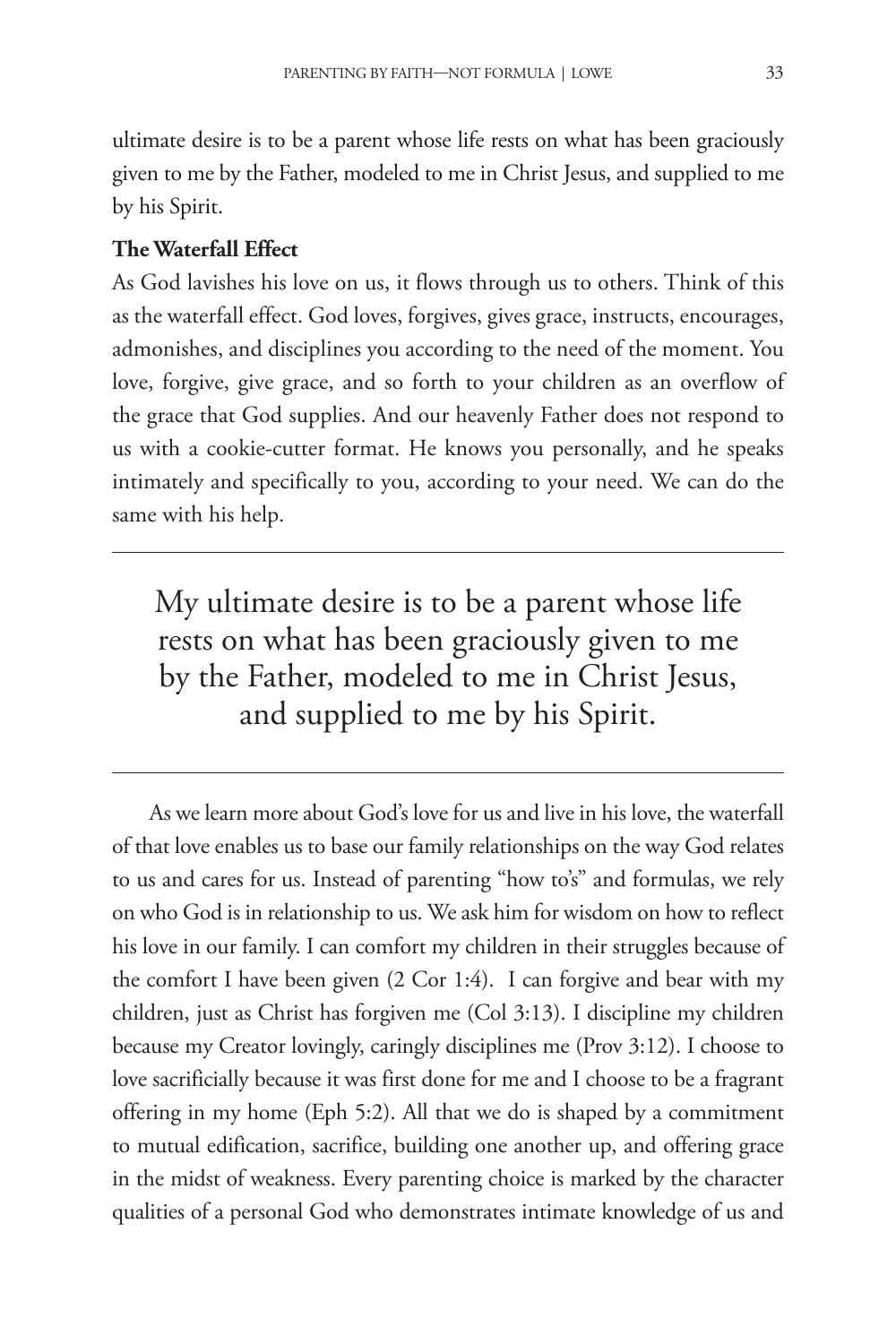extends patience, lovingkindness, and guidance to us.

Parents and children need Christ equally and are able to express Christlikeness equally. All can confess sin and offer forgiveness. All need grace and can extend it. Each one is at a different level of spiritual maturity, but all can demonstrate a commitment to follow Jesus. All pursue mutual edification in humility, having the posture that they are "for each other," not against each other. When one person is struggling, everyone should be there to help, encourage, pray, and remind each other of what is true and good.

As we live together in the community of family, the overflow of God's love enables us to mutually sharpen one another and help one another toward godliness.

This is not an easy or natural way to relate to one another in families. I speak with many families in which the working attitude is "every man for himself." If one person fails, everyone abandons ship, runs for the hills, points and says, "I told you so," or criticizes. Imagine living in a very different family, where no one wants to see you fail. They aren't waiting to expose your failure to prove that they are superior to you. Rather, they lift you up when you are weak; they are forgiving and gracious when you have sinned against them. They know your worst and your best, and they love you regardless.

To love this way is to live out the calling in Ephesians to "be kind to one another, tenderhearted, forgiving one another, as God in Christ forgave you" (4:32). My children may need forgiveness for disobedience or dishonesty; I may need it for frustration or a short temper. But our need for humility and forgiveness is the same. We often tell our kids, "All ground is level at the cross. We need Jesus just as much as you do." Our struggles may look different, but our need is always the same. We also say to our kids that we are all black sheep in our home, which is a way to say we all struggle with sin. We all need the Shepherd to lead us, guide us, and bring us back when we are prone to wander away. We all need Christ. Parents and children alike need forgiveness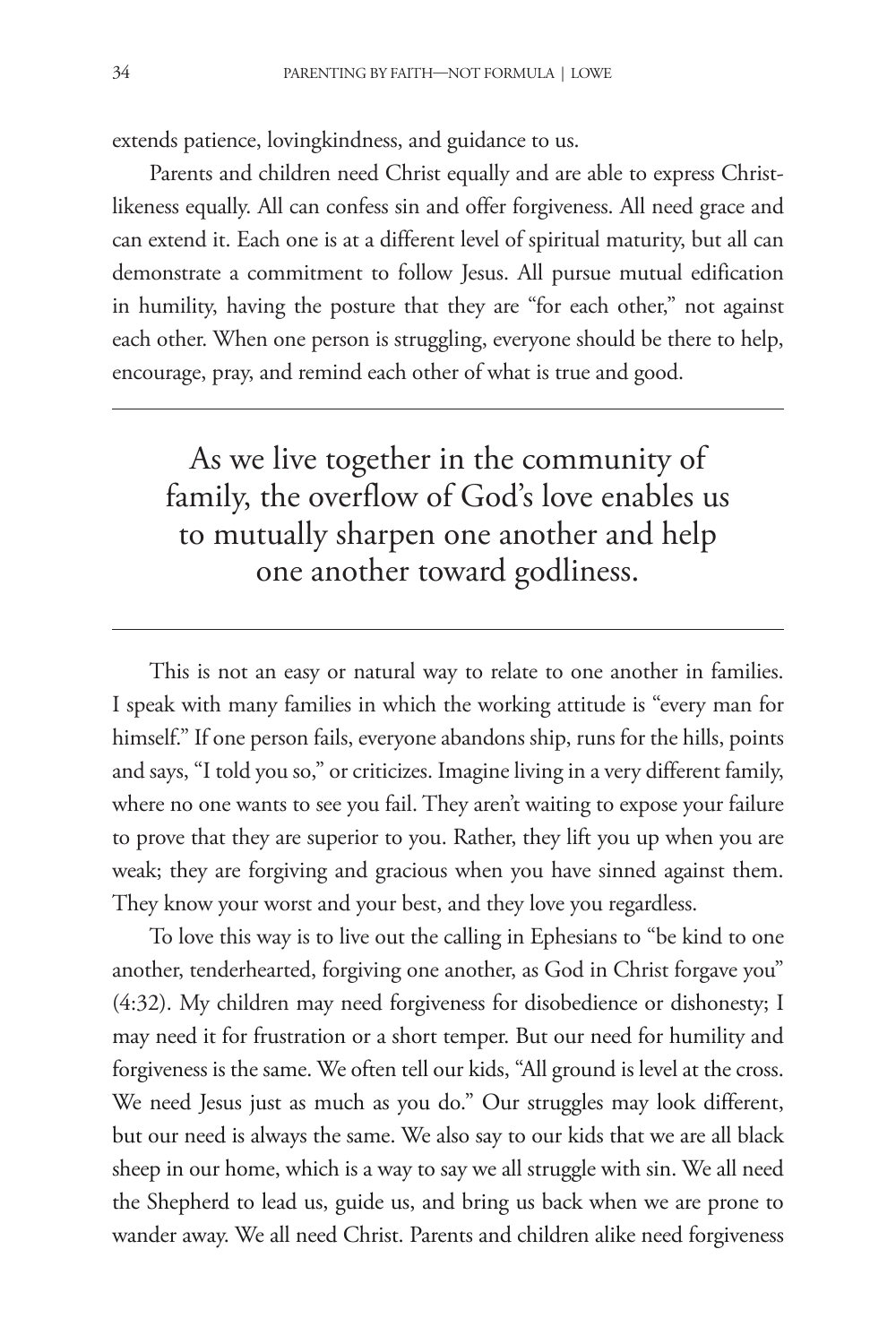and daily grace.

As we live together in the community of family, the overflow of God's love enables us to mutually sharpen one another and help one another toward godliness, but as Paul demonstrates in his writing, this godliness is expressed uniquely in each community.

#### **Paul and the New Testament Churches: A Model for Family Life**

In the New Testament, we see biblical principles of life together applied specifically. When we read Paul's letters to the early church, we observe him addressing each church personally, according to its specific needs. He offers individualized correction, rebuke, encouragement, reminders, cautions, praise, and hope to each church. What Paul says to the church in Ephesus is different from what he says to the church in Philippi. Why? Because they wrestled with different issues.

Each church faced specific challenges. They needed wisdom to respond to heretics, to specific sins in their community, and to a wrong view of the law. They had to deal with challenging individuals and circumstances. Particular gifts and persons who excelled in service were commended by Paul as examples to others. Every church body was distinct; each had a God-given individuality. The way a church lived out that individuality was sometimes celebrated and sometimes corrected.

It's clear that Paul had no formula in mind. There was not one correct way to help a church grow up. There is freedom to be godly according to the needs of the body. Paul consistently called New Testament churches back to foundational biblical truths, and the rest was up to them. We have the same call to imitate Christ-likeness in our personal lives and in community with others. But there is liberty in our expression of biblical truths and principles.

For example, though Jesus washed his disciples' feet as an example of humility and service, not every early church practiced foot washing, and very few churches do today. Why? Because it was a practice that was culturally informed. Though the principles of humility and service are universal and unchanging, the way they are practiced may be shaped by the needs of the local church body. Foot washing might be seen as archaic and unnecessary, while cleaning a neighbor's garage or bathing a quadriplegic demonstrates the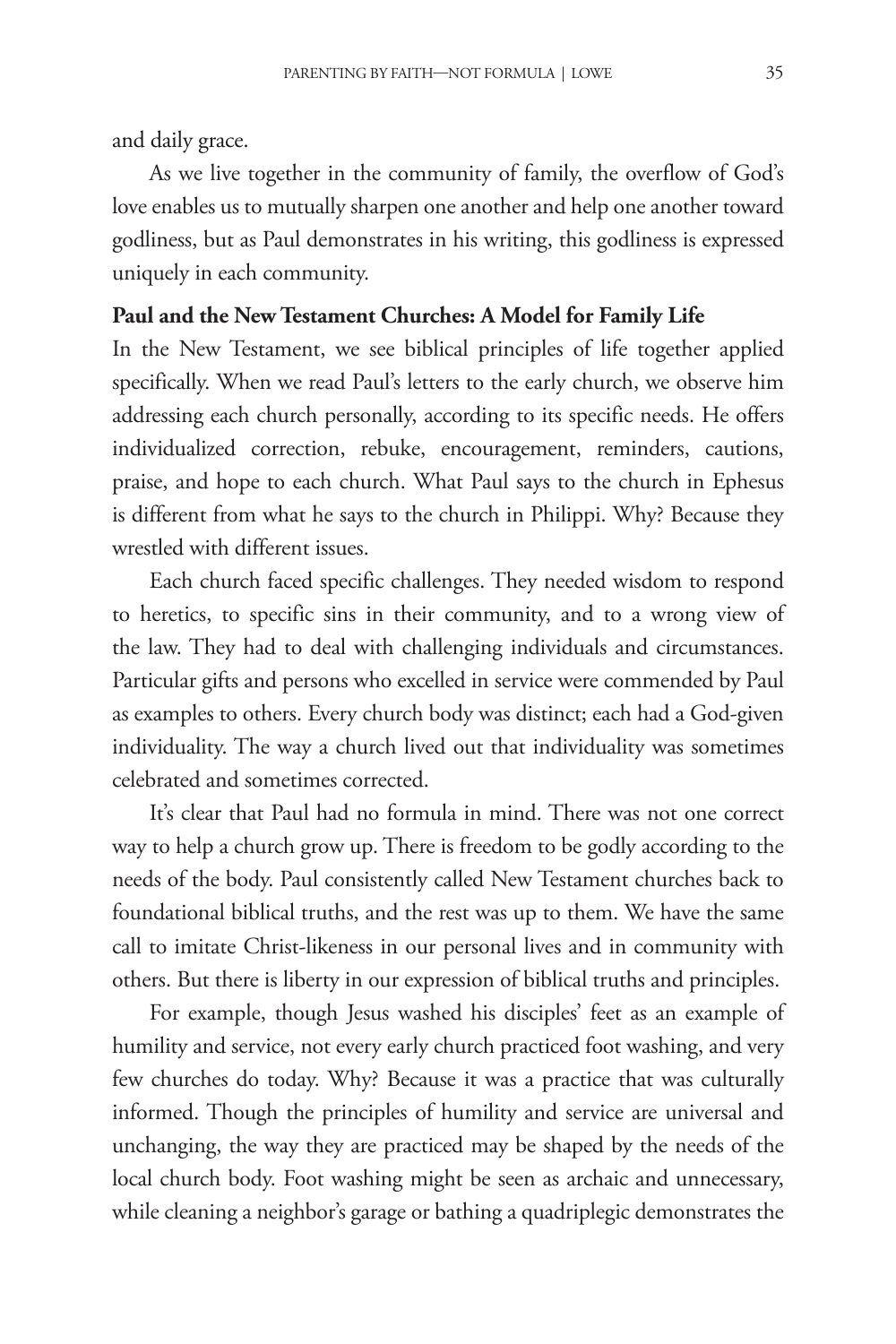same quality of humility.

There are many parallels to family life. We must be committed to the unchanging truths of God's Word while also granting freedom to live them out in a way that edifies the family God has given you. This requires a dependence on God that fuels a dedication to personal holiness and a tenacious commitment to wisdom. With his help, we will be able to celebrate the uniqueness God has placed in each individual and family, and live out his love and wisdom in the midst of that uniqueness.

We can borrow Paul's metaphor of the body as another way to think about life as a family. The family is a body, a community where there is authority and leadership, but also a reciprocal nature of ministry and need. Look how nicely Paul's description in Romans maps onto family life and dynamics.

> For as in one body we have many members, and the members do not all have the same function, so we, though many, are one body in Christ, and individually members one of another. Having gifts that differ according to the grace given to us, let us use them. (Rom 12:4–6)

Parents are in a position of decision-making and authority, but also respect each person's individuality and uniqueness. All work together for the good of the whole. All are equally valuable and necessary, and all learn to engage life together.

In Paul's first letter to the Corinthians, he again uses the body as a metaphor for the church of Christ. Here we see the principle that not all members function in similar ways or with equal authority, but all are of value. No parts are less a part of the body; all deserve to have honor bestowed on them (12:14–27). We can consider each member of a family in a similar way. Some have more abilities. Some need more protection and patience. Each one is an integral part of a community. God does not give all the same gifts, the same role, or the same perceived level of honor, authority, or prominence, but each is there to work within the whole. Each one is there to be a blessing and to be blessed in the family.

Sometimes in the body of Christ it appears that we value conformity and uniformity over individuality. But our God is a creative God who has demonstrated his creativity, personality, and uniqueness in every aspect of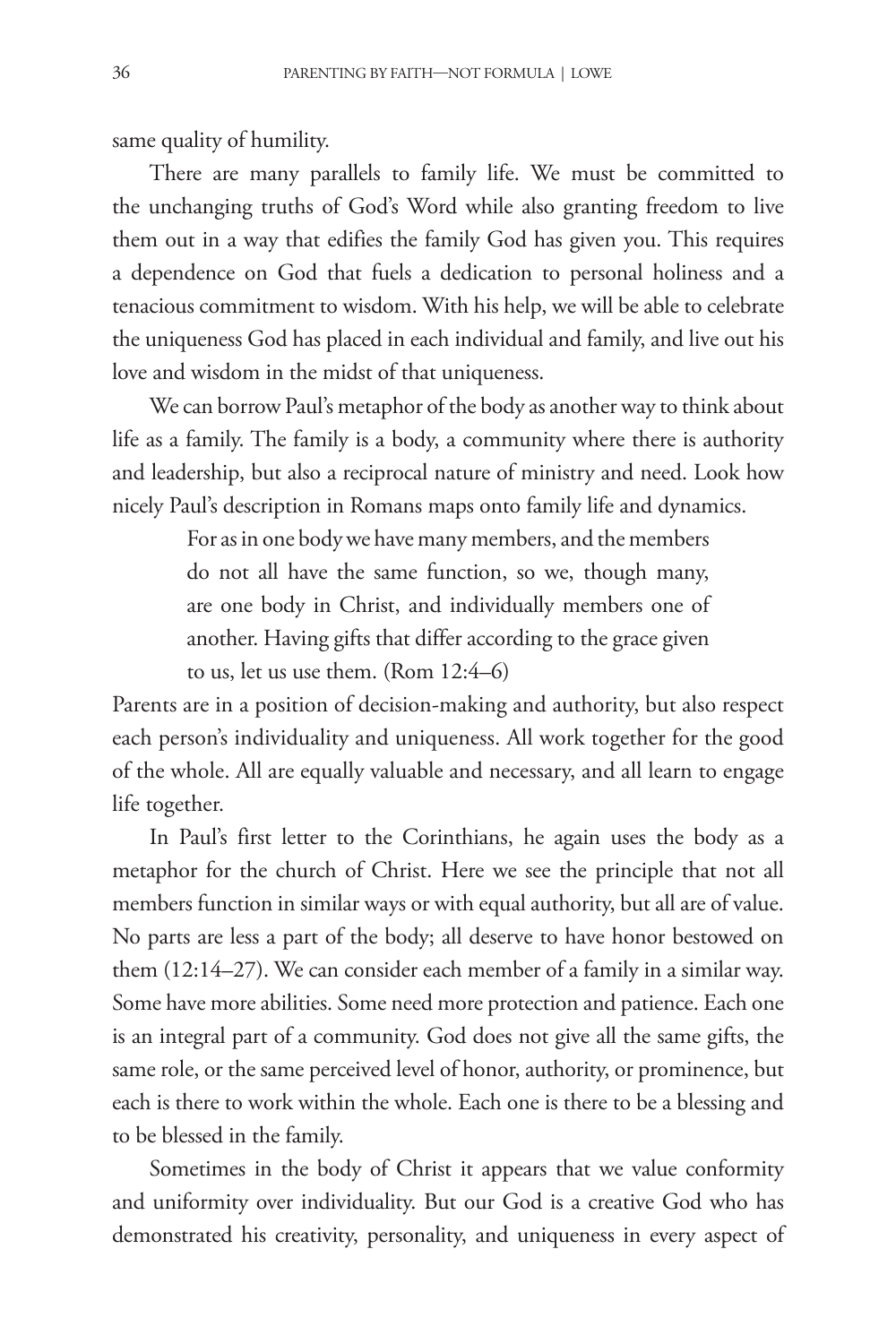nature. I believe he intends to give that same kind of liberty to families in the way they live out their lives.

Scripture's principles for relationship are the foundation and the guardrails for the way we express our individual uniqueness. There is great liberty within a framework of wisdom. Within that framework, families can live in a way that's glorifying to God, loving to one another, and truly unique according to their needs and their gifts. As we do, the hope is that each member of a family will grow in the image of our Savior. That is the goal. So often parents seek mere behavioral change—children who no longer lie or fight with their siblings, who complete homework or chores, or who demonstrate obedience and compliance. But God wants to bear so much more fruit in our family life!

There is great liberty within a framework of wisdom. Families can live in a way that's glorifying to God, loving to one another, and truly unique according to their needs and their gifts.

#### **The End Result**

Ultimately, we want to teach and model to our children all we know about the love and wisdom of God. Instead of a formula to create compliance and good behavior, we want a child to know God's character so he or she will be shaped by it. Can you see the difference?

God calls us to be who we need to be as parents even if our children do not respond as we hope. This frees us to love them and respond wisely to them, to have hope even when we do not yet see the fruit of our labor. When we desire to model Jesus' character to our children more than we desire to have them act a certain way, it allows us to respond in ways that are consistent with his character. When we are motivated by a love for God and our children, our parenting choices are no longer driven by our need to attain particular results. My parenting is no longer controlled by my personal motives, agenda, fears, or hopes, even when those desired outcomes are good things. When we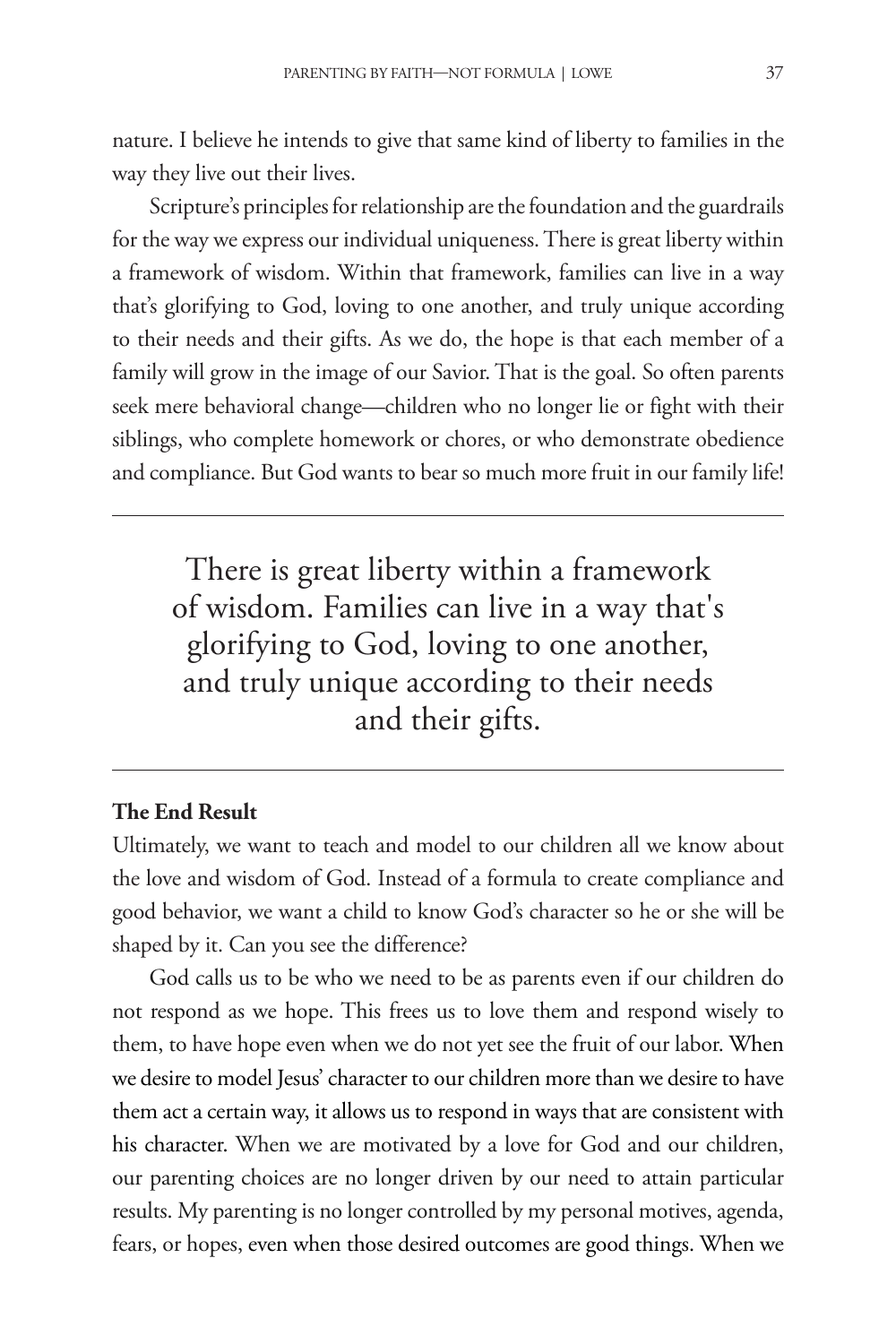focus on what *our* role should be in our children's lives and knowing them personally, we focus less on their behavioral improvements and more on how the Lord is calling us to shepherd them. Having done this, we can rest in the fact that we have done the most important piece of parenting. Whether our children then change or not depends on their hearts in interaction with the Spirit of God and his Word.

Focusing on your role will also require you to evaluate your own responses in family life. You will always wrestle with your own sins in parenting. I always wrestle with this. And we must always be mindful of how our agendas can subtly warp our parenting choices. Do not be afraid to be humble before your children, to apologize for your sins, and seek their forgiveness. It shows them that we all need the Savior. It endears you to your children when you walk alongside them, not as a perfect person, but as someone who can sympathize with their weaknesses.

When your focus as parents shifts to reflecting the image of Christ, you no longer see your children as personal achievements that bring you glory or shame. You begin to see them as fellow strugglers with whom you live, eat, grieve, forgive, and do life. They are people who are entrusted to your care by God. They are individuals you strive to know well, speak to meaningfully, and love unwaveringly. As 3 John 1:4 says, we will have no greater joy than when our children walk in truth. But even that outcome is not the result of any formula. Outcomes are in God's hands.

#### **It's Never Too Late**

Perhaps as you read this, you are filled with regret (a universal parental pastime, I'm afraid). You feel as if you've already blown it with your kids, or you've instilled fear and unrealistic standards in your home. Perhaps you have been driven by your desire for your children to love you and affirm you as a parent. Maybe you've been driven to insist on outward compliance and good, moral character. Maybe you've held yourself or your children to unhelpful standards. If that is how you are feeling, then hear this: you can turn things around.

Whether your children are toddlers, teenagers, or adults, it is never too late. There is always an opportunity to repent and reflect Christ. Relationships can change and healing can occur. There may be more work to do (or undo),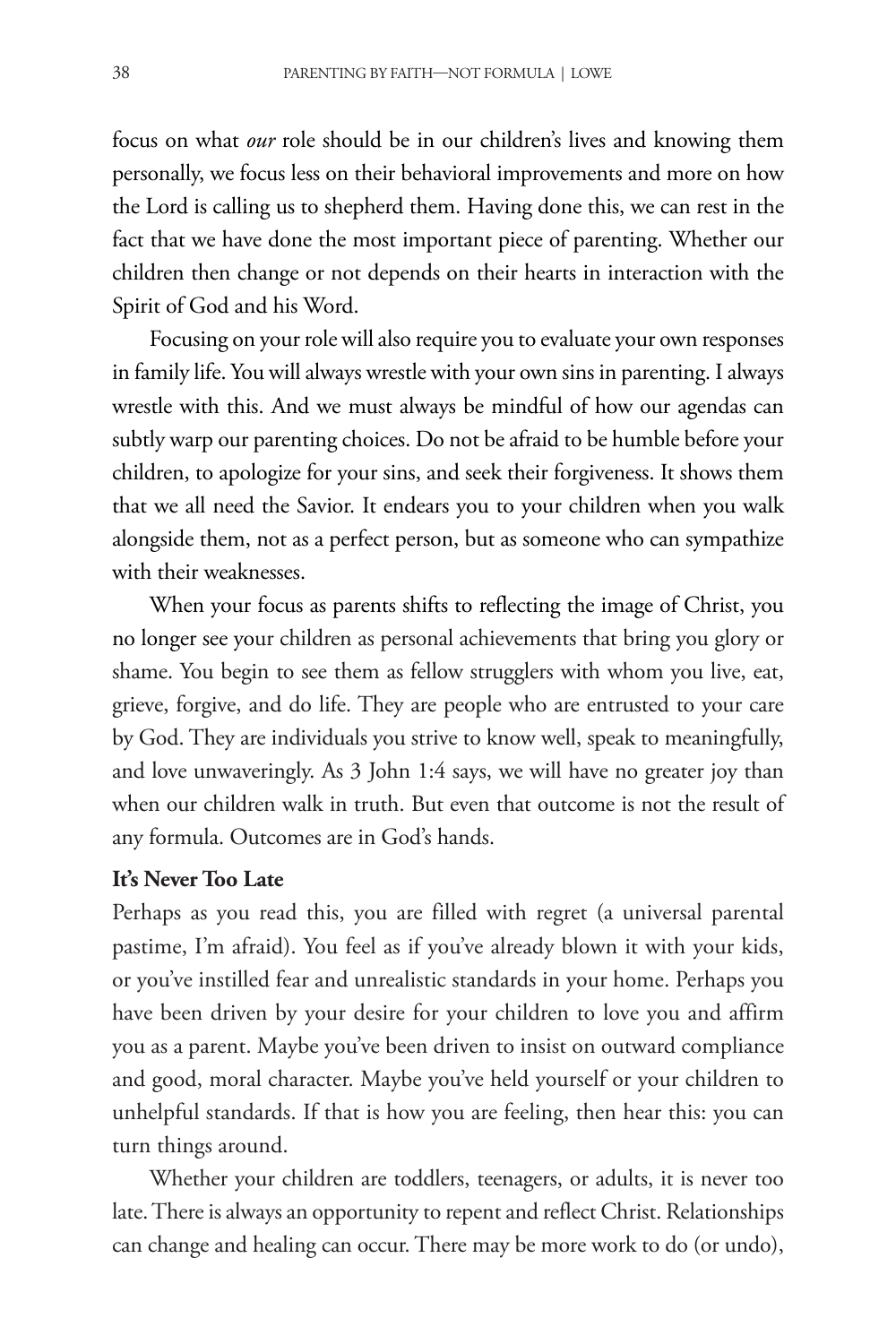there may be failures to confess, and there may be relationships to be restored. But the Spirit can intercede and bring life to the lifeless places in your home.

For most, parenting is rewarding but exhausting—overflowing with multiple schedules to manage, problems to solve, various appointments, sports, clubs, and youth group. I've heard many parents say that they woke up one day and wondered where the time had gone because they feel so disconnected from their children. We easily get caught up in demanding routines even though we wish things were different. *Don't let this be your story.* It is never too early to start doing things differently, and it is never too late. Do what is counter-cultural, because even passively submitting to society's norms for parenting can turn into a formula that rules your home. I hope this article challenges you to question such things and their impact on your family. I hope it frees you to begin brainstorming about how your family might live in meaningful, rich ways, and embrace the freedom from God to love and parent your children in the wisdom only he can provide.